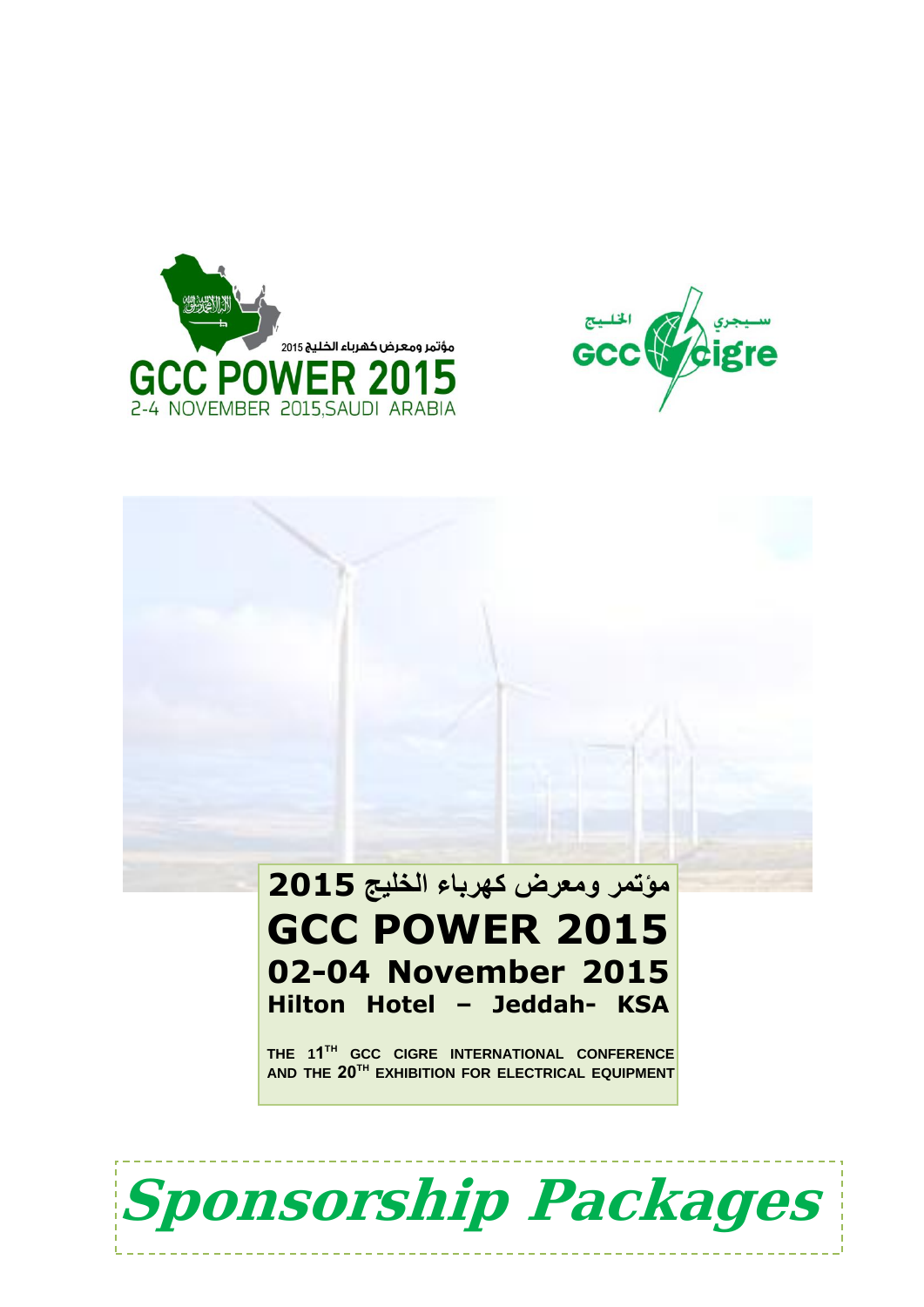



## *EXCLUS IVE - POWERED S p on s ors h ip - \$ 1 7 5 ,0 0 0*

#### **Exclusive Benefits**

- The POWERED Sponsorship will be given exclusively to one company.
- 48 sqm of fitted space at an exclusive location at the exhibition.

## **Website Offering**

- POWERED Sponsor's logo to be placed on the GCC POWER 2015 website.
- Links to POWERED sponsor's website from the GCC POWER 2015 website.

#### **On-Site Branding Benefits**

- Logo of POWERED sponsor on main panel board at the exhibition entrance.
- Placement of 5 POWERED sponsor roll-ups at the entrances (exhibition, conference, VIP room…).
- POWERED sponsor's logo to be placed on the visitor, delegate, and press badges.
- POWERED sponsor's brochure to be included in the delegate's kit.
- POWERED sponsor's brochure to be included in the exhibitor's kit.
- POWERED sponsor's logo on the visitor's bags.

#### **Press Benefits**

- POWERED sponsor's representative to speak at the GCC POWER 2015 sponsor's press conference.
- POWERED sponsor's logo at the press conference panel and backdrop.
- POWERED sponsor's press releases will be included in the GCC POWER 2015 press kit.
- POWERED sponsor to be mentioned in all press releases and at all press conferences.

#### **Show Catalog Benefits**

- Back cover advertising of the show catalogue.
- Mark of the show catalogue will bear the name & logo of the POWERED sponsorship on one side.
- 6 full-color double-page spread advertisement.
- 1 full-page company profile.

*Please note: 1,000 copies of the show catalog will be distributed free to visitors and delegates. All contents are to be provided by the sponsor at least 8 weeks before the event.*

#### **Visitor Promotion and Advertising Campaign Benefits**

- POWERED sponsor's logo will be included in all print and online advertisements
- POWERED sponsor's logo to be included on all visitor promotion campaigns.
- POWERED sponsor's flyer (18g max) will be inserted in the local direct mail visitor invitation campaign.

*Please note: All contents are to be provided by the sponsor at least 8 weeks before the event.*

- 200 complimentary invitations for the exhibition opening ceremony.
- 12 free passes to attend the conference for the full three days.
- 12 invitations for sponsor's VIPs at the GCC POWER 2015 gala dinner.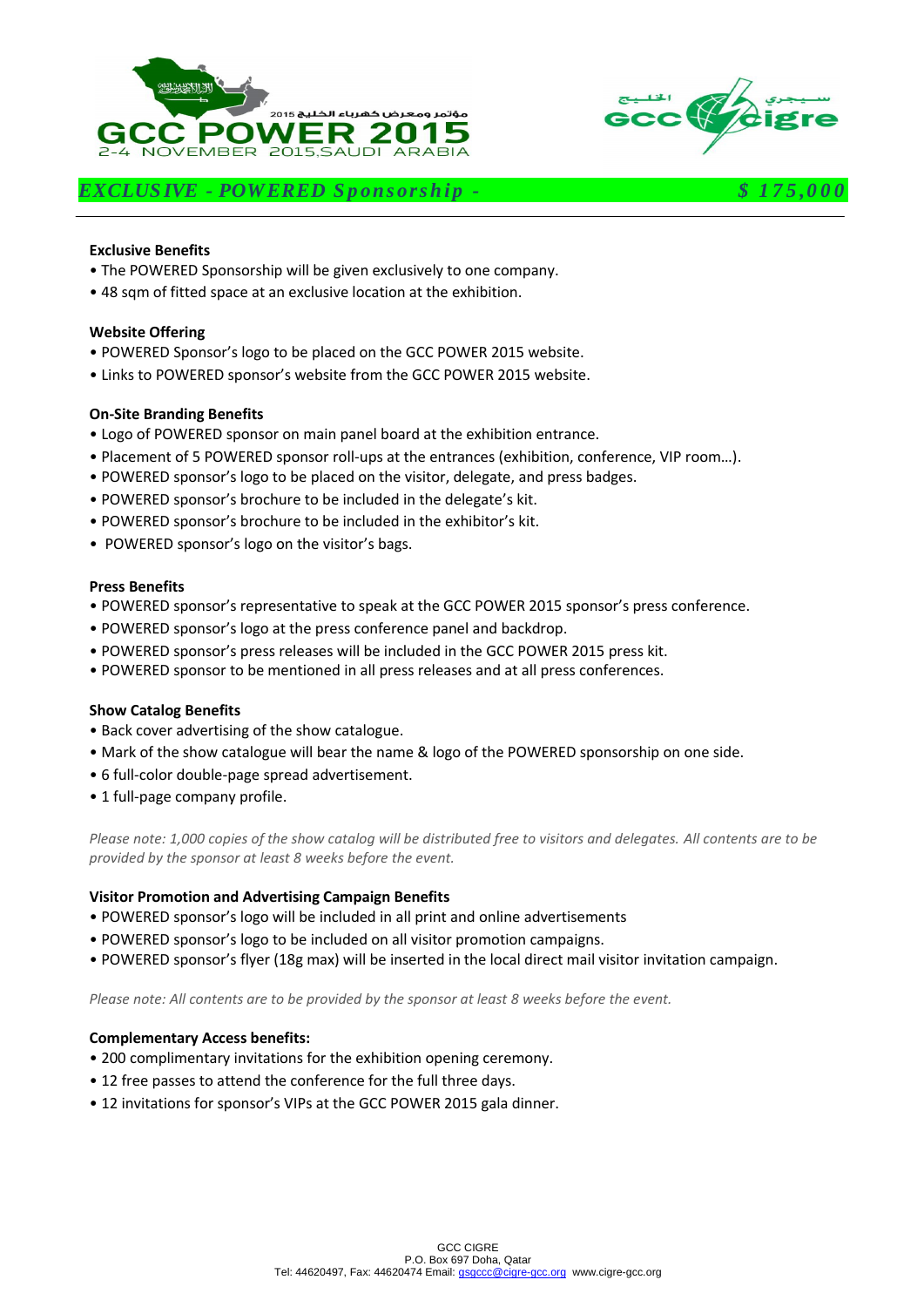



# *EXCLUS IVE - PLATINUM S p on s ors h ip - \$ 1 1 5 ,0 0 0*

#### **Exclusive Benefits**

- The PLATINUM Sponsorship will be given exclusively to one company.
- 30 sqm of fitted space at an exclusive location at the exhibition.

#### **Website Offering**

- PLATINUM Sponsor's logo to be placed on the GCC POWER 2015 website.
- Links to PLATINUM sponsor's website from the GCC POWER 2015 website.

#### **On-Site Branding Benefits**

- Logo of PLATINUM sponsor on main panel board at the exhibition entrance.
- Placement of 2 PLATINUM sponsor roll-ups at the entrances (exhibition, conference).
- PLATINUM sponsor's logo to be placed on the visitor, delegate, and press badges.
- PLATINUM sponsor's brochure to be included in the exhibitor's kit.

#### **Press Benefits**

- PLATINUM sponsor's representative to speak at the GCC POWER 2015 sponsor's press conference.
- PLATINUM sponsor's logo at the press conference panel and backdrop.
- PLATINUM sponsor's press releases will be included in the GCC POWER 2015 press kit.
- PLATINUM sponsor to be mentioned in all press releases and at all press conferences.

#### **Show Catalog Benefits**

- 3 full-color double-page spread advertisement.
- 1 full-page company profile.

*Please note: 1,000 copies of the show catalog will be distributed free to visitors and delegates. All contents are to be provided by the sponsor at least 8 weeks before the event.*

#### **Visitor Promotion and Advertising Campaign Benefits**

- PLATINUM sponsor's logo will be included in all print and online advertisements
- PLATINUM sponsor's logo to be included on all visitor promotion campaigns.
- PLATINUM sponsor's flyer (18g max) will be inserted in the local direct mail visitor invitation campaign.

*Please note: All contents are to be provided by the sponsor at least 8 weeks before the event.*

- 150 complimentary invitations for the exhibition opening ceremony.
- 8 free passes to attend the conference for the full three days.
- 8 invitations for sponsor's VIPs at the GCC POWER 2015 gala dinner.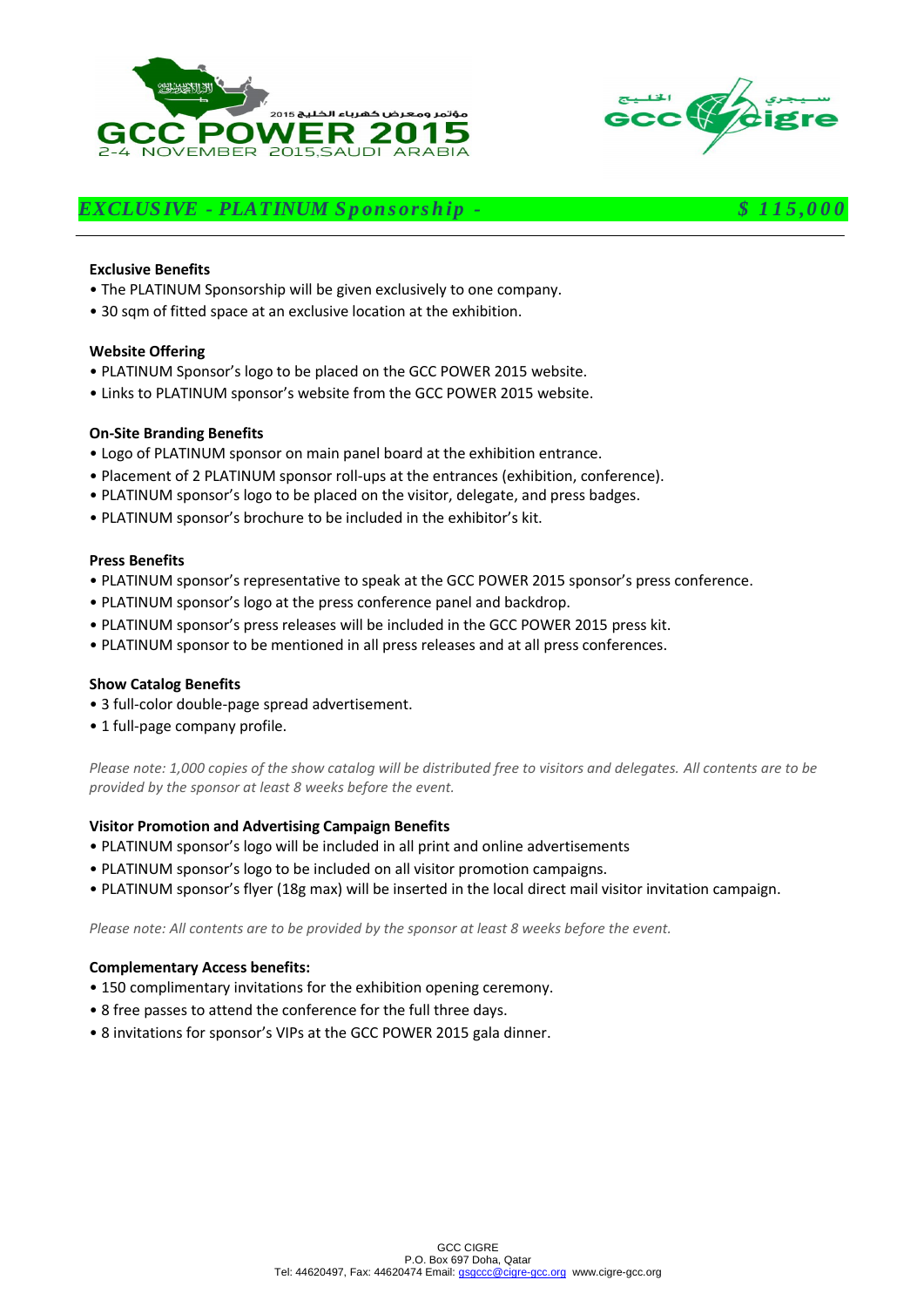



# *EXCLUS IVE - DIAMOND S p ons ors h ip - \$ 7 5 ,0 0 0*

#### **Exclusive Benefits**

- The DIAMOND Sponsorship will be given exclusively to one company.
- 27 sqm of fitted space at an exclusive location at the exhibition.

#### **Website Offering**

- DIAMOND Sponsor's logo to be placed on the GCC POWER 2015 website.
- Links to DIAMOND sponsor's website from the GCC POWER 2015 website.

#### **On-Site Branding Benefits**

- Logo of DIAMOND sponsor on main panel board at the exhibition entrance.
- Placement of 1 DIAMOND sponsor roll-ups at the entrances (exhibition or conference).
- DIAMOND sponsor's logo to be placed on the visitor, delegate, and press badges.
- DIAMOND sponsor's brochure to be included in the exhibitor's kit.

#### **Press Benefits**

- DIAMOND sponsor's representative to speak at the GCC POWER 2015 sponsor's press conference.
- DIAMOND sponsor's logo at the press conference panel and backdrop.
- DIAMOND sponsor's press releases will be included in the GCC POWER 2015 press kit.
- DIAMOND sponsor to be mentioned in all press releases and at all press conferences.

#### **Show Catalog Benefits**

- 2 full-color double-page spread advertisement.
- 1 full-page company profile.

*Please note: 1,000 copies of the show catalog will be distributed free to visitors and delegates. All contents are to be provided by the sponsor at least 8 weeks before the event.*

#### **Visitor Promotion and Advertising Campaign Benefits**

- DIAMOND sponsor's logo will be included in all print and online advertisements
- DIAMOND sponsor's logo to be included on all visitor promotion campaigns.
- DIAMOND sponsor's flyer (18g max) will be inserted in the local direct mail visitor invitation campaign.

*Please note: All contents are to be provided by the sponsor at least 8 weeks before the event.*

- 100 complimentary invitations for the exhibition opening ceremony.
- 8 free passes to attend the conference for the full three days.
- 8 invitations for sponsor's VIPs at the GCC POWER 2015 gala dinner.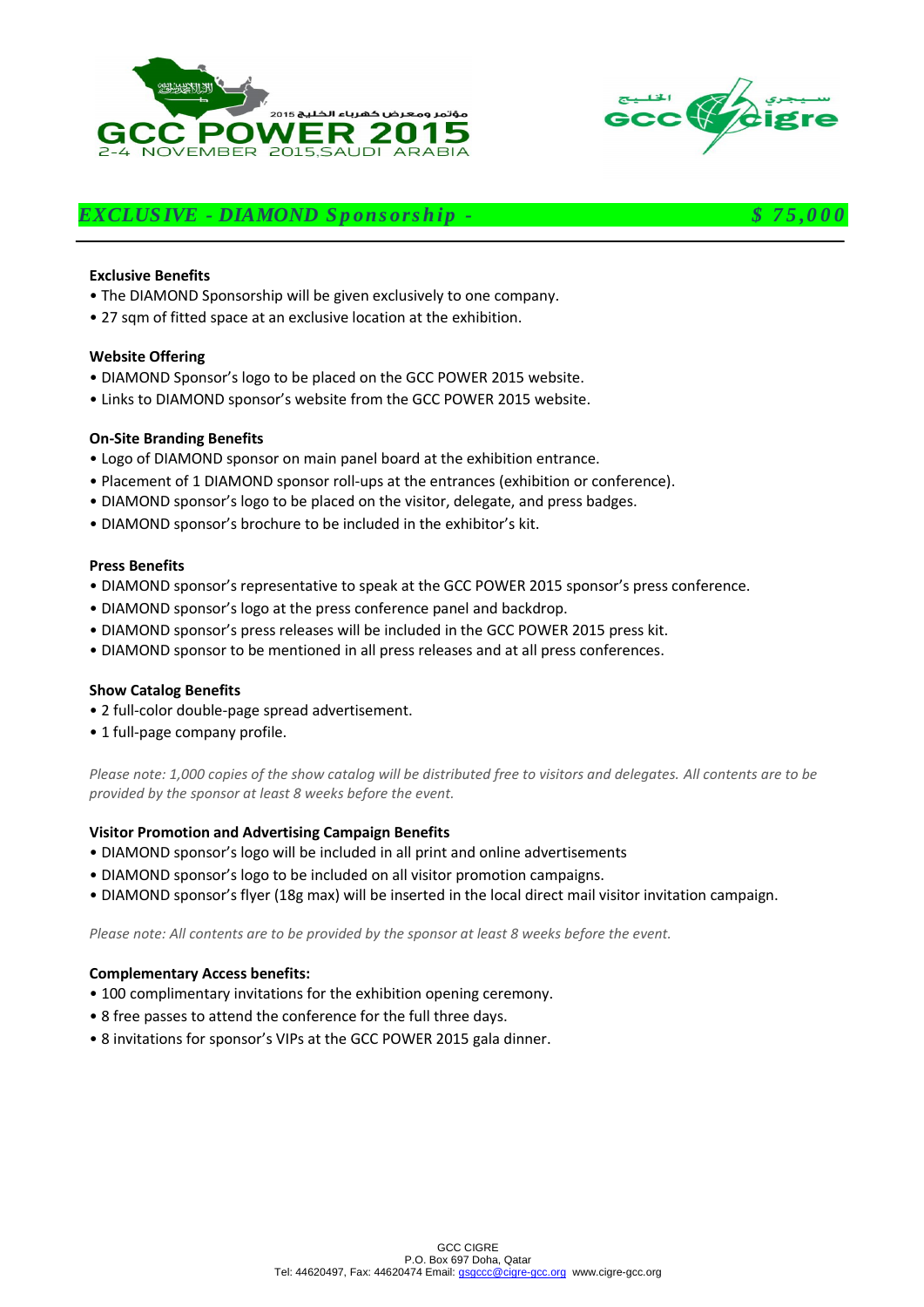





#### **Exclusive Benefits**

• 24 sqm of fitted space at an exclusive location at the exhibition.

#### **Website Offering**

- GOLD Sponsor's logo to be placed on the GCC POWER 2015 website.
- Links to GOLD sponsor's website from the GCC POWER 2015 website.

#### **On-Site Branding Benefits**

- Logo of GOLD sponsor on main panel board at the exhibition entrance.
- GOLD sponsor's logo to be placed on the visitor, delegate, and press badges.
- GOLD sponsor's brochure to be included in the exhibitor's kit.

#### **Press Benefits**

- GOLD sponsor's representative to speak at the GCC POWER 2015 sponsor's press conference.
- GOLD sponsor's logo at the press conference panel and backdrop.
- GOLD sponsor's press releases will be included in the GCC POWER 2015 press kit.
- GOLD sponsor to be mentioned in all press releases and at all press conferences.

#### **Show Catalog Benefits**

- 1 full-color double-page spread advertisement.
- 1 full-page company profile.

*Please note: 1,000 copies of the show catalog will be distributed free to visitors and delegates. All contents are to be provided by the sponsor at least 8 weeks before the event.*

#### **Visitor Promotion and Advertising Campaign Benefits**

- GOLD sponsor's logo will be included in all print and online advertisements
- GOLD sponsor's logo to be included on all visitor promotion campaigns.
- GOLD sponsor's flyer (18g max) will be inserted in the local direct mail visitor invitation campaign.

*Please note: All contents are to be provided by the sponsor at least 8 weeks before the event.*

- 100 complimentary invitations for the exhibition opening ceremony.
- 6 free passes to attend the conference for the full three days.
- 6 invitations for sponsor's VIPs at the GCC POWER 2015 gala dinner.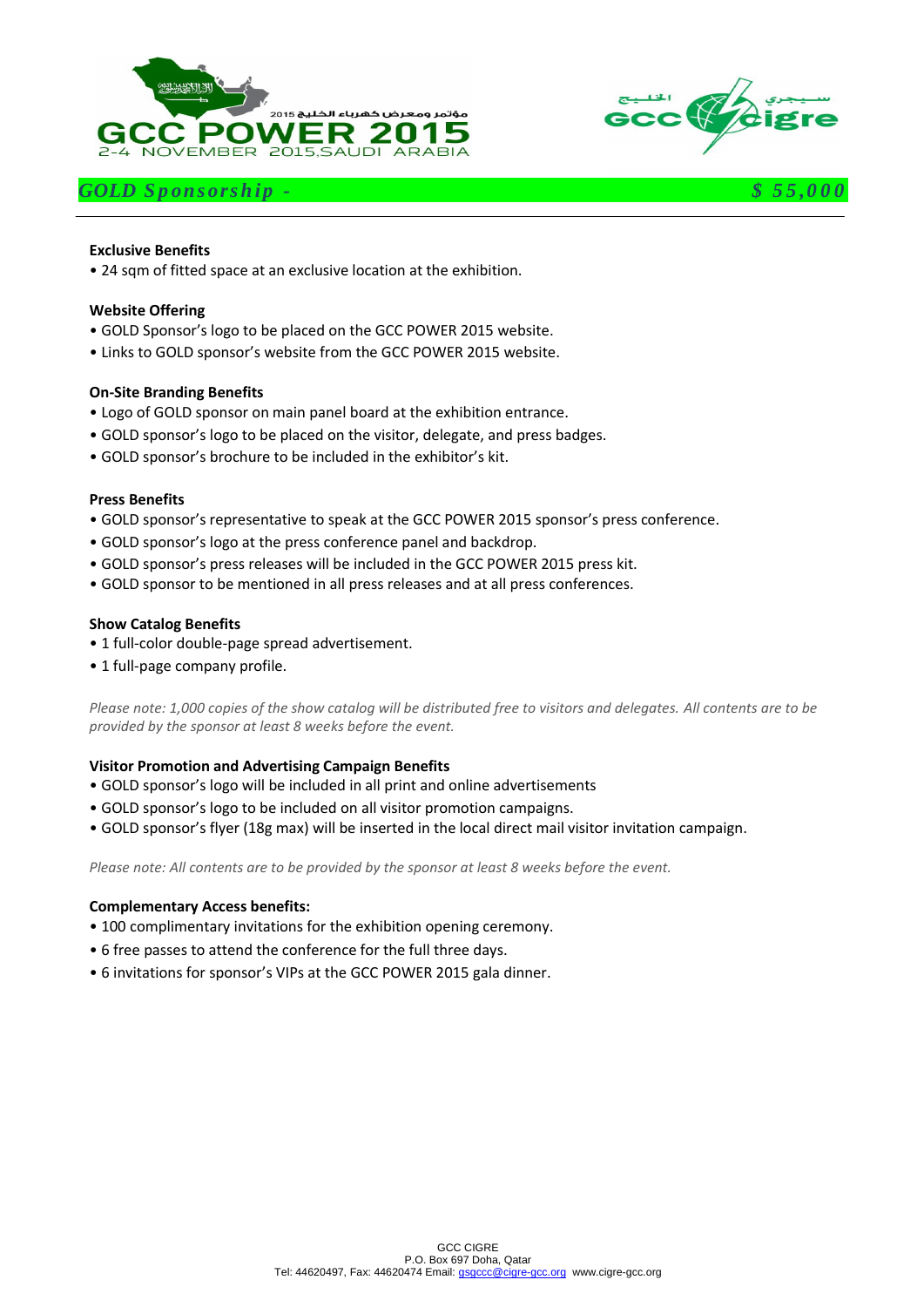





#### **Exclusive Benefits**

• 21 sqm of fitted space at an exclusive location at the exhibition.

#### **Website Offering**

- SILVER Sponsor's logo to be placed on the GCC POWER 2015 website.
- Links to SILVER sponsor's website from the GCC POWER 2015 website.

#### **On-Site Branding Benefits**

- Logo of SILVER sponsor on main panel board at the exhibition entrance.
- SILVER sponsor's logo to be placed on the visitor, delegate, and press badges.

#### **Press Benefits**

- SILVER sponsor's representative to speak at the GCC POWER 2015 sponsor's press conference.
- SILVER sponsor's logo at the press conference panel and backdrop.
- SILVER sponsor's press releases will be included in the GCC POWER 2015 press kit.
- SILVER sponsor to be mentioned in all press releases and at all press conferences.

#### **Show Catalog Benefits**

- 1 full-color double-page spread advertisement.
- 1 full-page company profile.

*Please note: 1,000 copies of the show catalog will be distributed free to visitors and delegates. All contents are to be provided by the sponsor at least 8 weeks before the event.*

#### **Visitor Promotion and Advertising Campaign Benefits**

- SILVER sponsor's logo will be included in all print and online advertisements
- SILVER sponsor's logo to be included on all visitor promotion campaigns.
- SILVER sponsor's flyer (18g max) will be inserted in the local direct mail visitor invitation campaign.

*Please note: All contents are to be provided by the sponsor at least 8 weeks before the event.*

- 50 complimentary invitations for the exhibition opening ceremony.
- 4 free passes to attend the conference for the full three days.
- 4 invitations for sponsor's VIPs at the GCC POWER 2015 gala dinner.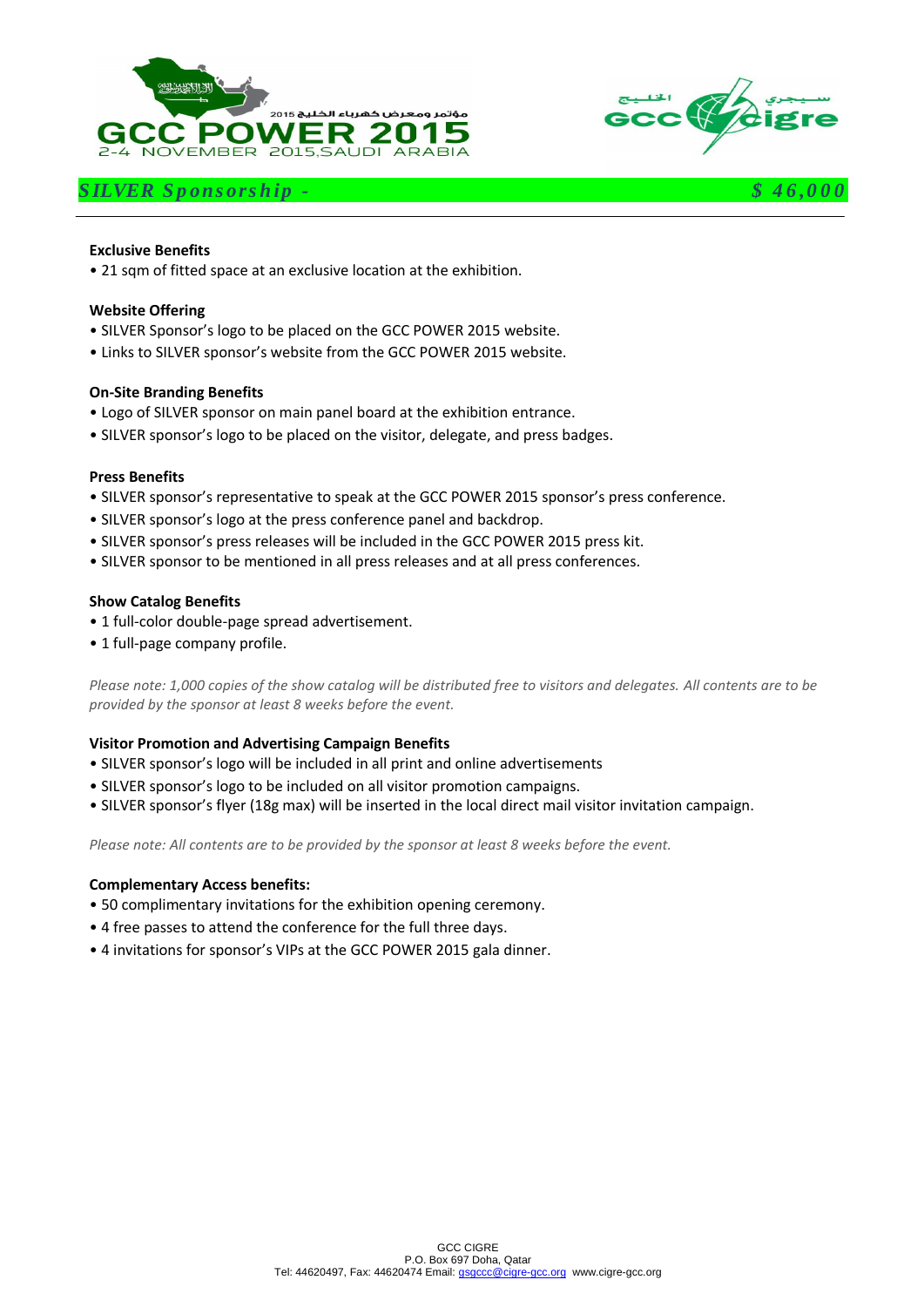





#### **Exclusive Benefits**

• 18 sqm of fitted space at an exclusive location at the exhibition.

#### **Website Offering**

- BRONZE Sponsor's logo to be placed on the GCC POWER 2015 website.
- Links to BRONZE sponsor's website from the GCC POWER 2015 website.

#### **On-Site Branding Benefits**

- Logo of BRONZE sponsor on main panel board at the exhibition entrance.
- BRONZE sponsor's logo to be placed on the visitor, delegate, and press badges.

#### **Press Benefits**

- BRONZE sponsor's representative to speak at the GCC POWER 2015 sponsor's press conference.
- BRONZE sponsor's logo at the press conference panel and backdrop.
- BRONZE sponsor's press releases will be included in the GCC POWER 2015 press kit.
- BRONZE sponsor to be mentioned in all press releases and at all press conferences.

#### **Visitor Promotion and Advertising Campaign Benefits**

- BRONZE sponsor's logo will be included in all print and online advertisements
- BRONZE sponsor's logo to be included on all visitor promotion campaigns.
- BRONZE sponsor's flyer (18g max) will be inserted in the local direct mail visitor invitation campaign.

*Please note: All contents are to be provided by the sponsor at least 8 weeks before the event.*

- 50 complimentary invitations for the exhibition opening ceremony.
- 4 free passes to attend the conference for the full three days.
- 4 invitations for sponsor's VIPs at the GCC POWER 2015 gala dinner.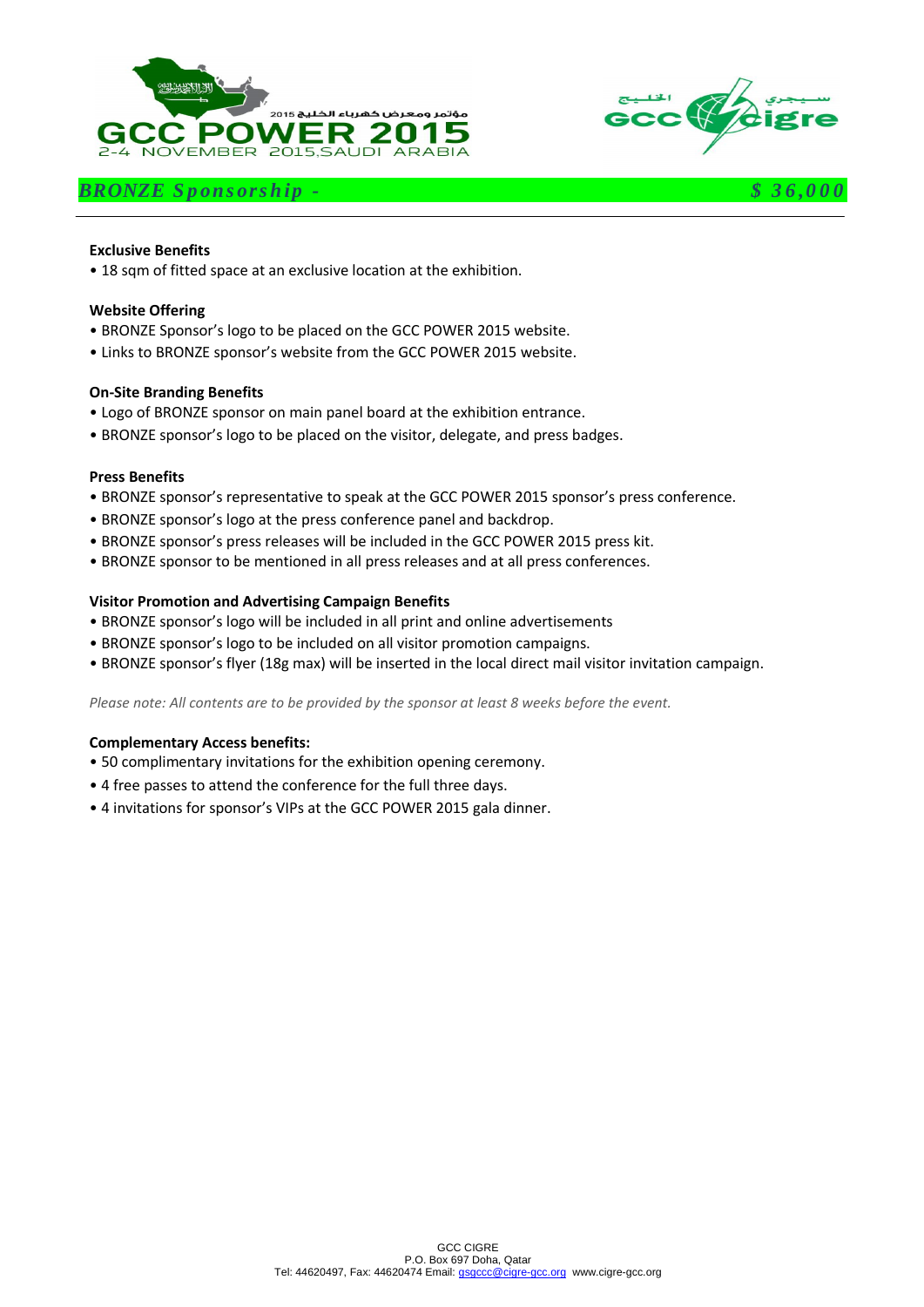



*EXCLUS IVE – GALA DINNER S p ons ors h ip - \$ 5 5 ,0 0 0*

#### **Exclusive Benefits**

• The GALA DINNER Sponsorship will be given exclusively to one company.

#### **Website Offering**

- GALA DINNER sponsor's logo to be placed on the GCC POWER 2015 website.
- Links GALA DINNER sponsor's website from the GCC POWER 2015 website.

#### **On-Site Branding Benefits**

- Logo of GALA DINNER sponsor on main panel board at the exhibition entrance.
- GALA DINNER sponsor's logo to be placed on the visitor, delegate, and press badges.

## **Press Benefits**

- GALA DINNER sponsor's logo at the press conference panel and backdrop.
- GALA DINNER sponsor's press releases will be included in the GCC POWER 2015 press kit.
- GALA DINNER L sponsor to be mentioned in all press releases and at all press conferences.

#### **Visitor Promotion and Advertising Campaign Benefits**

- GALA DINNER sponsor's logo will be included in all print and online advertisements
- GALA DINNER sponsor's logo to be included on all visitor promotion campaigns.
- GALA DINNER sponsor's flyer (18g max) will be inserted in the local direct mail visitor invitation campaign.

*Please note: All contents are to be provided by the sponsor at least 8 weeks before the event.*

- 20 complimentary invitations for the exhibition opening ceremony.
- 2 free passes to attend the conference for the full three days.
- 10 invitations for sponsor's VIPs at the GCC POWER 2015 gala dinner.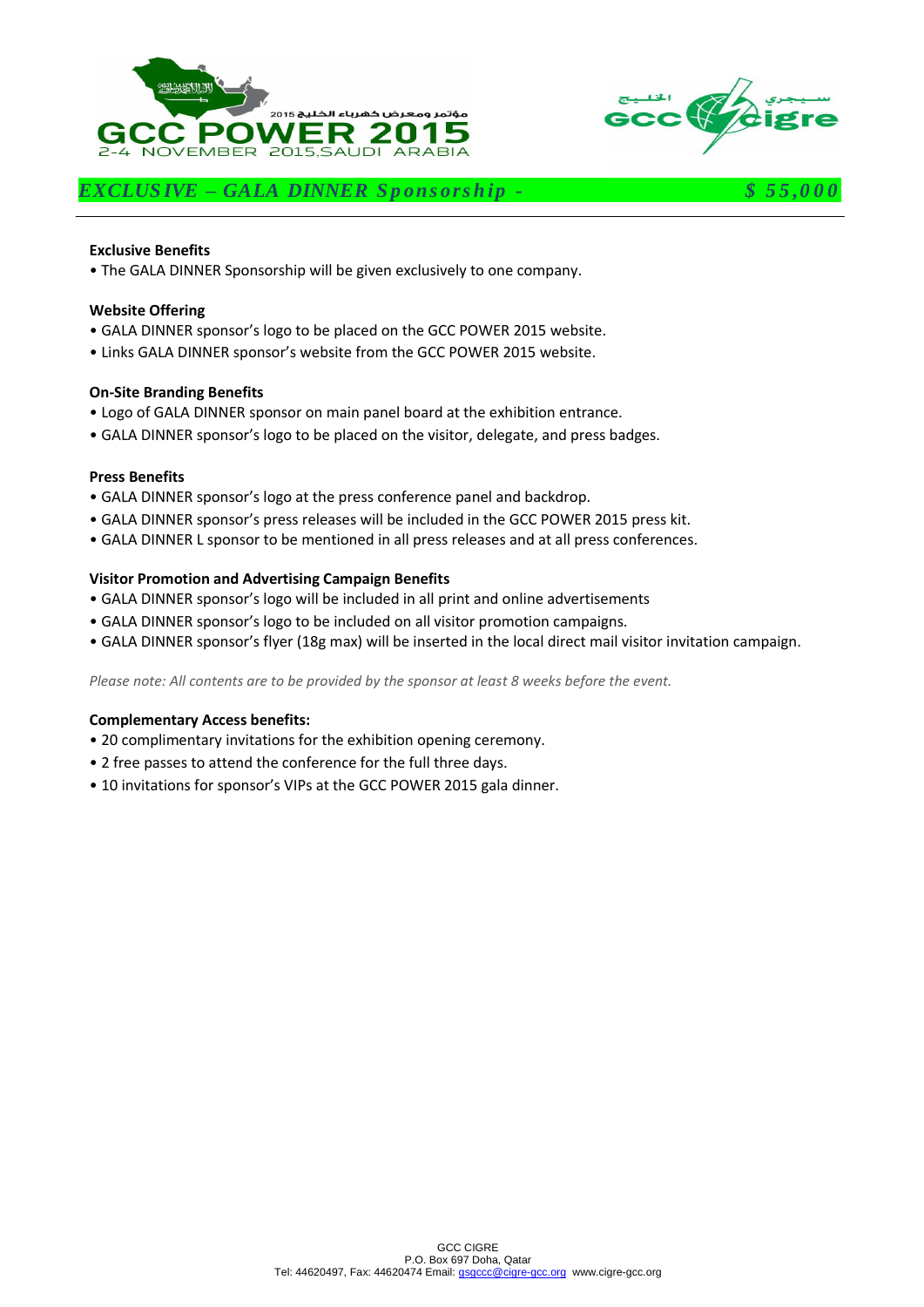



# *EXCLUS IVE – OFFICIAL BANK S p on s ors h ip - \$ 4 2 ,0 0 0*

#### **Exclusive Benefits**

- The OFFICIAL BANK Sponsorship will be given exclusively to one bank.
- 21 sqm of fitted space at an exclusive location at the exhibition.

#### **Website Offering**

- OFFICIAL BANK sponsor's logo to be placed on the GCC POWER 2015 website.
- Links OFFICIAL BANK sponsor's website from the GCC POWER 2015 website.

#### **On-Site Branding Benefits**

- Logo of OFFICIAL BANK sponsor on main panel board at the exhibition entrance.
- OFFICIAL BANK sponsor's logo to be placed on the visitor, delegate, and press badges.

#### **Press Benefits**

- OFFICIAL BANK sponsor's logo at the press conference panel and backdrop.
- OFFICIAL BANK sponsor's press releases will be included in the GCC POWER 2015 press kit.
- OFFICIAL BANK L sponsor to be mentioned in all press releases and at all press conferences.

#### **Visitor Promotion and Advertising Campaign Benefits**

- OFFICIAL BANK sponsor's logo will be included in all print and online advertisements
- OFFICIAL BANK sponsor's logo to be included on all visitor promotion campaigns.
- OFFICIAL BANK sponsor's flyer (18g max) will be inserted in the local direct mail visitor invitation campaign.

*Please note: All contents are to be provided by the sponsor at least 8 weeks before the event.*

- 150 complimentary invitations for the exhibition opening ceremony.
- 4 free passes to attend the conference for the full three days.
- 4 invitations for sponsor's VIPs at the GCC POWER 2015 gala dinner.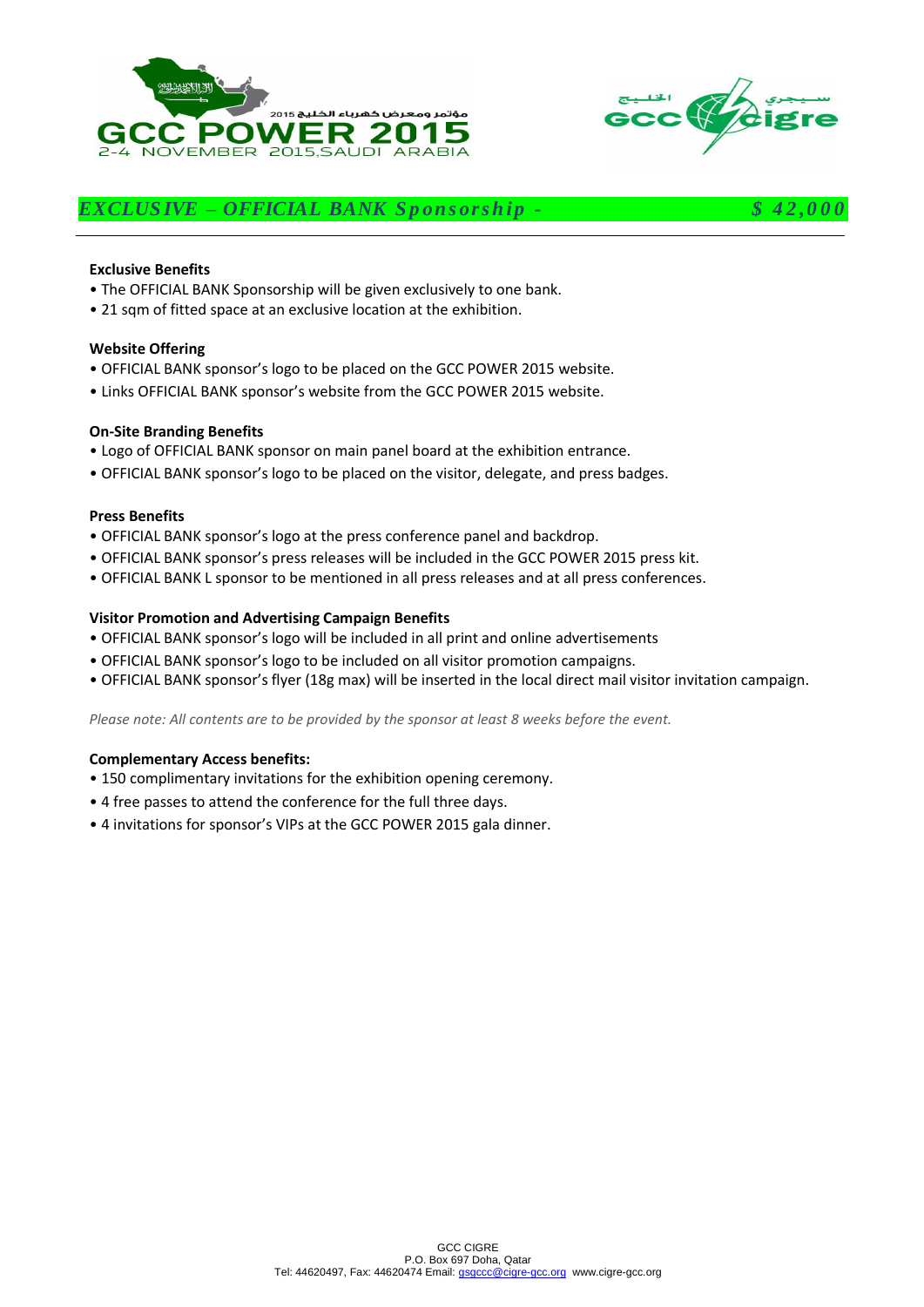



# *EXCLUSIVE Badge Holders Sponsorship -*  $$ 16,00$

#### **Exclusive Benefits**

• Sponsor's logo (1-colour) to appear on the visitor, delegate and exhibitor badge holders/lanyards.

#### **Website Offering**

- Sponsor's logo to be placed on the GCC POWER 2015 website.
- Links to Sponsor's website from the GCC POWER 2015 website.

#### **On-Site Branding Benefits**

• Logo of Sponsor on main panel board at the exhibition entrance.

#### **Visitor Promotion and Advertising Campaign Benefits**

- Sponsor's logo will be included in all print and online advertisements
- Sponsor's logo to be included on all visitor promotion campaigns.

*Please note: All contents are to be provided by the sponsor at least 8 weeks before the event.*



#### **Exclusive Benefits**

• Registration area to be branded with Sponsor's logo and booth number, including registration kick panel and signage, as deemed appropriate by show management.

#### **Website Offering**

- Sponsor's logo to be placed on the GCC POWER 2015 website.
- Links to Sponsor's website from the GCC POWER 2015 website.

#### **On-Site Branding Benefits**

• Logo of Sponsor on main panel board at the exhibition entrance.

#### **Visitor Promotion and Advertising Campaign Benefits**

- Sponsor's logo will be included in all print and online advertisements
- Sponsor's logo to be included on all visitor promotion campaigns.

*Please note: All contents are to be provided by the sponsor at least 8 weeks before the event.*